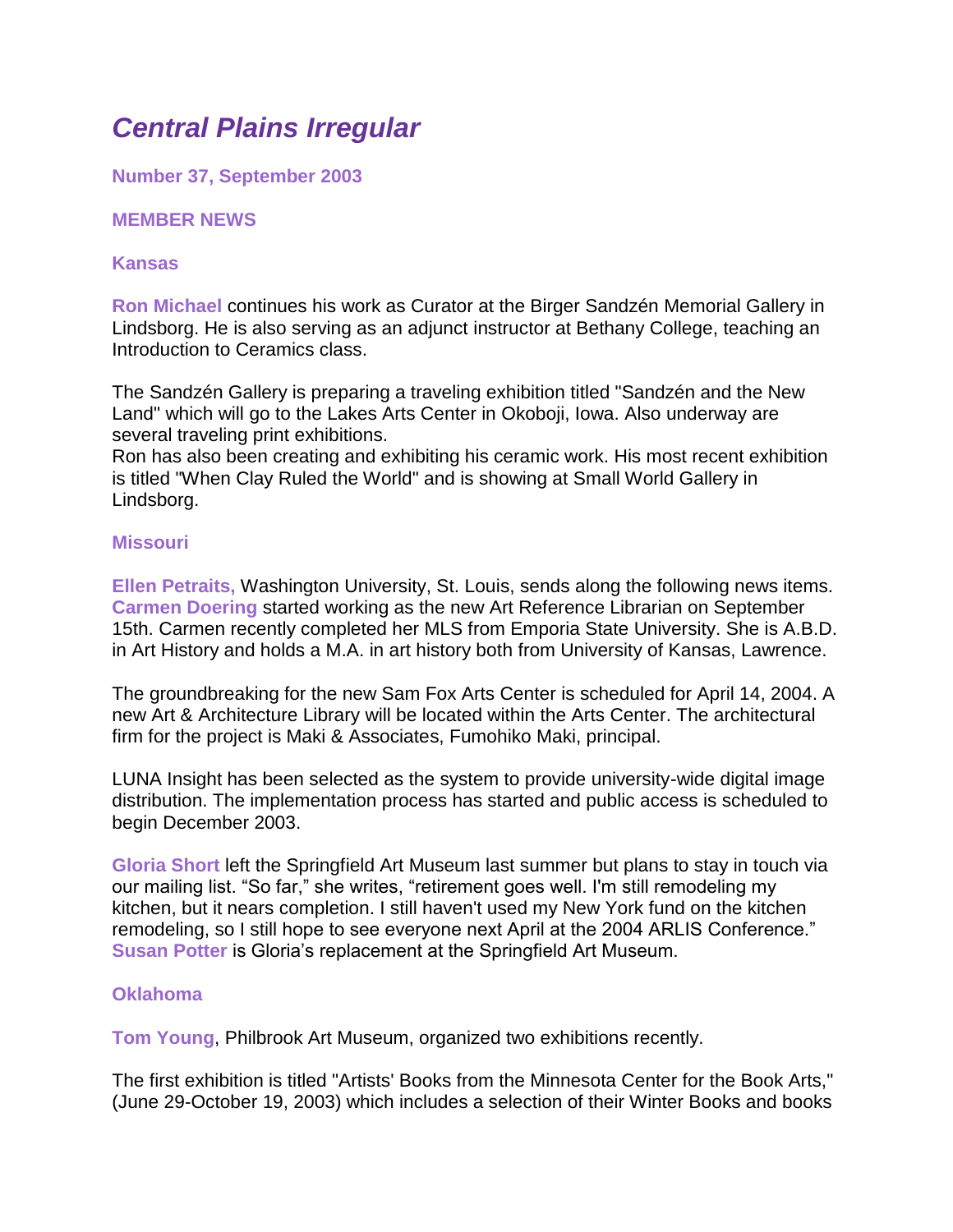produced by their Jerome Fellows. The annual Winter Book is a collaborative effort between a literary work, artists, printers, etc. Artists are selected to be Jerome Fellows based on applications to work at the Center on proposed projects.

The second exhibition "Matthaus Merian and his views of European Cities," (October 26, 2003 - January 25, 2004) is drawn from Merian's work "Topographia Germaniae," an encyclopedia of topographical views of German cities begun in 1642. The exhibition will include some of the original volumes as well as selected individual etchings from companion volumes for other European countries.

#### **Nebraska**

These days, writes **Kay Logan-Peters**, the UNL Libraries are faring a little better. In May the NU Board of Regents approved a library fee to generate additional revenue for the University Libraries. Every student is assessed \$2 per credit hour to support library services. With over 22,000 students this amounts to a significant amount of money. We are adding several new librarian positions and a web editor. Funding for new projects is available, and several existing services are being upgraded. What a relief after the past year of budget cuts.

The Architecture Library Visual Resources Collection received funding to begin digitizing our instructional collection. We are partnering with several faculty members to scan the images they use regularly in class. **Judy Winkler**, our image curator, has five student assistants, plus additional help from our technical services department, to make all of this happen. By the end of the academic year, we will have at least three image intensive courses converted to digital format.

Kay's new position as Chair of Access and Branch Services is providing plenty of challenges. In addition to retaining her responsibilities as Architecture Librarian, she is also responsible for Circulation, ILL, Documents, Microforms, and 7 small branch libraries. The entire department has about 35 staff members. In 2005, three of the small branches will close, and our new remote storage facility will open, becoming part of Access and Branch Services.

This undertaking will involve moving staff to new positions, closing facilities, shifting collections in the main library as well as to the storage facility, and lots of details we haven't yet anticipated. Construction on the storage facility, which we are calling a Library Materials Depository, begins in the spring.

Finally, Kay was recently appointed to the search committee for a new Senior Vice Chancellor for Academic Affairs. This position reports directly to the Chancellor and is the chief academic officer of the University, including the direct supervisor of the academic deans and other vice chancellors. This is the first time in several years the Libraries have had representation on a high-level search committee. Kay is both eager and apprehensive about this assignment, particularly since her boss, the Dean of Libraries, reports to the SVC.